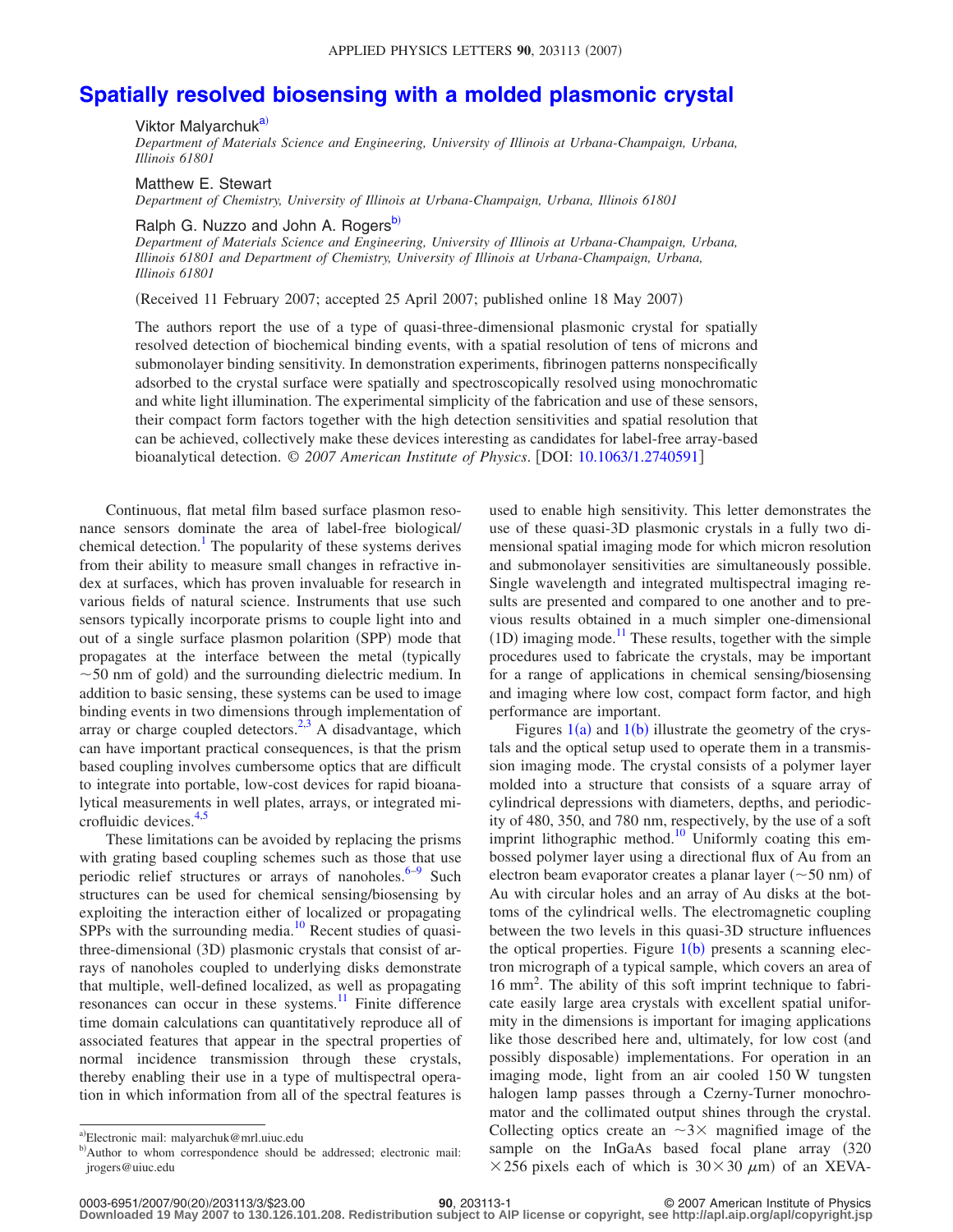<span id="page-1-0"></span>

FIG. 1. (a) Optical setup used for spatial imaging using a molded plasmonic crystal sensor and (b) scanning electron micrograph of a typical plasmonic crystal. The inset shows a higher magnification tilted micrograph. Metal disks at the bottom of the nanowells are clearly visible. (c) Transmission spectra of the regions of the crystal coated (red) with fibrinogen and bare regions (blue) both evaluated in air. The difference between these spectra are shown in pink. The vertical lines show spectral positions of maximum sensitivity/contrast: (blue) bare areas show greater transmission and (red) fibrinogen coated areas show greater transmission.

FPA-1.7-320 infrared camera (XenICs, Belgium). Taking into account magnification by collection optics, the resolution of this particular imaging system is  $\sim$  10  $\mu$ m. A threestage thermoelectric cooling element maintains the operating temperature of the camera at 210 K. This low temperature mode not only improves the signal to noise ratio but also provides better than 2.5% linearity over the dynamic range of the camera.

The imaging experiments used crystals coated with a pattern of ultrathin layers of fibrinogen. A removable microfluidic device provided the means to achieve this patterned deposition.<sup>11</sup> This process involves flowing fibrinogen from bovine plasma (Sigma) in a phosphate buffered saline (PBS) (Bio Whittaker) through microfluidic channels formed by conformal contact of an embossed piece of polydimethylsiloxane) (PDMS) with the surface of the crystal. Rinsing the channels with PBS, removing the PDMS, rinsing the entire plasmonic crystal thoroughly with PBS and then drying it under stream of nitrogen completes the patterning process.<sup>12</sup> A crystal processed in this manner, for the geometries studied here, supports five  $250 \mu m$  wide lines of nonspecifically adsorbed fibrinogen, each separated by  $250 \mu m$ .

To identify the wavelengths that provide the highest imaging contrast, we acquired transmission spectra from fibrinogen patterned and unpatterned (bare) regions of the sample using a Fourier transform infrared spectrometer (Bruker Vertex 70, globar lamp) combined with an infrared microscope Bruker Hyperion 2000 and a liquid-nitrogencooled InSb detector). Figure  $1(c)$  $1(c)$  shows microtransmission spectra in the uncoated and coated regions of a typical crystal and the differences between these spectra. Overall, the adsorption of fibrinogen increases the refractive index at the surface of the crystal, resulting in a slight redshift (and change in transmission) of some of the resonant features in **Downloaded 19 May 2007 to 130.126.101.208. Redistribution subject to AIP license or copyright, see http://apl.aip.org/apl/copyright.jsp**

<span id="page-1-1"></span>

FIG. 2. Spatial imaging with a plasmonic crystal sensor, using white light and selected wavelengths: (a) white light, (b) 980 nm, (c) 1090 nm, and (d) 1200 nm. The images are background corrected.

the transmission spectra. The wavelength dependent sensitivities revealed by these measurements provide a means to understand the contrast observed in imaging. The quantitative analysis of spectra of this type, the sensitivity that can be achieved, and other features of this system can be found elsewhere.<sup>11</sup>

Figure [2](#page-1-1) shows two-dimensional images of the fibrinogen patterns on the surface of the plasmonic crystal, as collected using the setup illustrated in Fig. [1](#page-1-0) and described above.

This series of images used either monochromatic illumination, at various wavelengths, or broadband white light. The wavelengths correspond to those that exhibit peaks in sensitivity, as determined by the results of Fig.  $1(c)$  $1(c)$ . The blue and red lines correspond to wavelengths for which the contrast in the images corresponds to larger or smaller transmission in the uncoated and fibrinogen coated regions of the sample, respectively. In particular, for illumination at 1090 nm, the regions of the crystal coated with fibrinogen appear brighter than the uncoated regions, because the coating increases the transmission at this wavelength. By contrast, the fibrinogen coated regions appear darker than the uncoated regions at 980 and 1200 nm, because the coating decreases the transmission at these wavelengths. The image obtained using white light illumination shows dark regions at the locations of the fibrinogen, because the total decrease in transmission is larger than the total increase in transmission, in a multispectral sense convolved over the response of the camera in the spectral range investigated. This ability to perform imaging with white light is important because it eliminates entirely the need for the monochromator or for wavelength bandpass filter elements. Imaging of this type of structure is possible due to the extremely high binding sensitivity of the molded plasmonic crystals, as quantitatively described elsewhere in 1D imaging modes. $\frac{11}{2}$ 

Raw images obtained directly from the camera had smooth variations in brightness that result from the intensity profile of the illuminating light. To eliminate these effects, the images were divided by the background, as determined by removing the sample from the optical path and recording an image of the illuminating light. In such background corrected images, the numerical value at every pixel corresponds to the actual transmission value. Such images are shown in Fig. [2.](#page-1-1)

Figure [3](#page-2-10) shows intensity profiles obtained by calculating the average intensity for each column of pixels in the background corrected images.

Analysis of the step edges at the fibrinogen patterned and unpatterned regions of the crystal was performed by convolving a step function and a Gaussian with a  $\sigma = 20 \mu m$ .